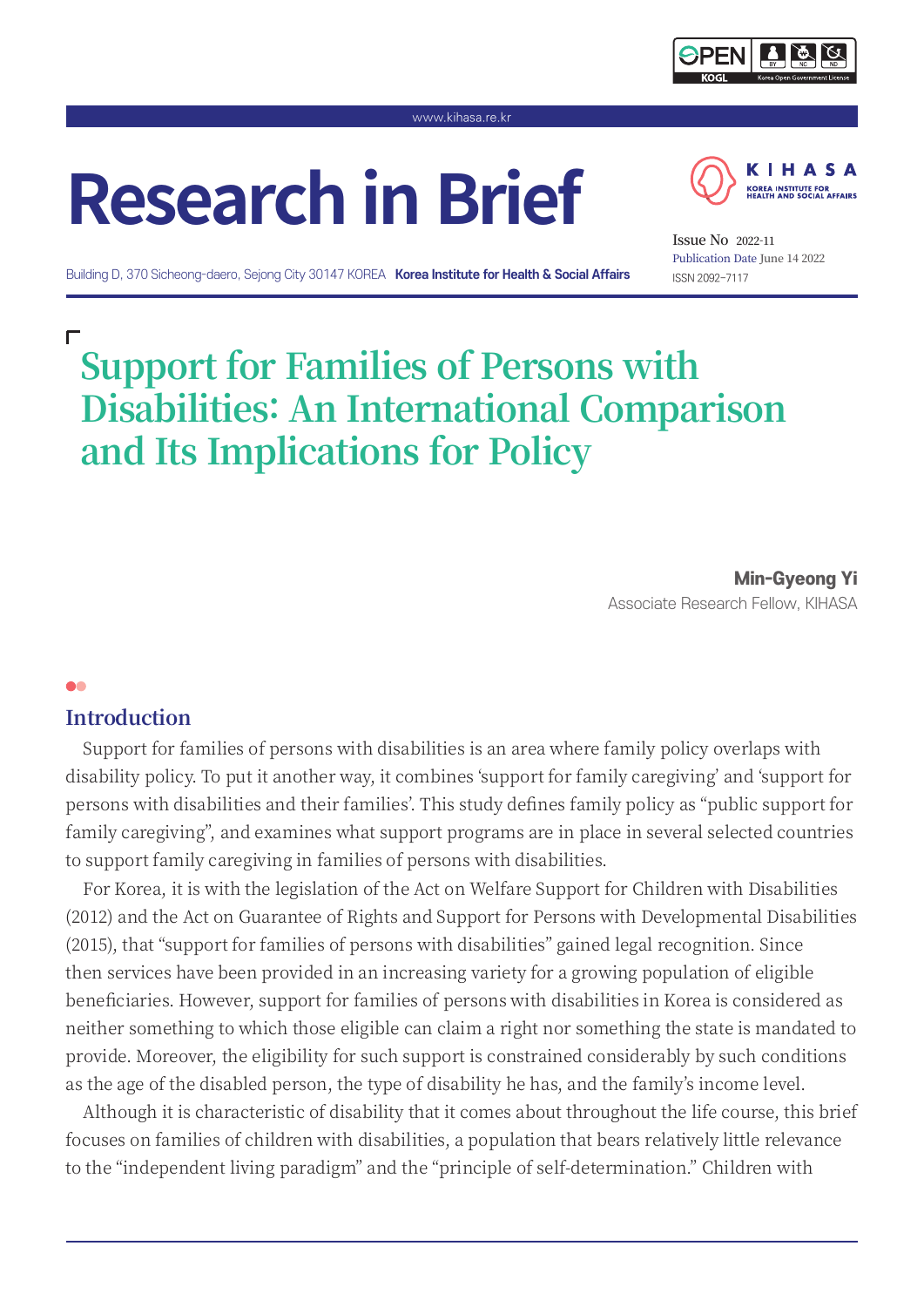disabilities are also a population whose families bear heavy care responsibilities and a burden of high-level care costs. In Korea, an estimated 96 percent of children aged six and under with disabilities, and 82 percent of all children with disabilities, have a family member as the main caregiver.



This study examines the cases of the UK, Germany, Sweden, and Korea, countries regarded to have in place advanced family policies, in terms of the following 'support for family caregiving' components.

- (1) Financial support for caregiving: cash support, tax break, pension credit, etc. for family and other informal caregivers
- (2) Support for work-caregiving reconciliation: measures such as employment protection for family caregivers who are on leave for family care, flexible work schemes and wage compensation for family caregivers who need to reduce their working hours to care for someone in the family.
- (3) Support for persons with disabilities: social services—home-visit and facility-based services that provide care and independence support for persons with disabilities.
- (4) Support for families of persons with disabilities: personalized services—education, counseling, and respite services—for families of persons with disabilities.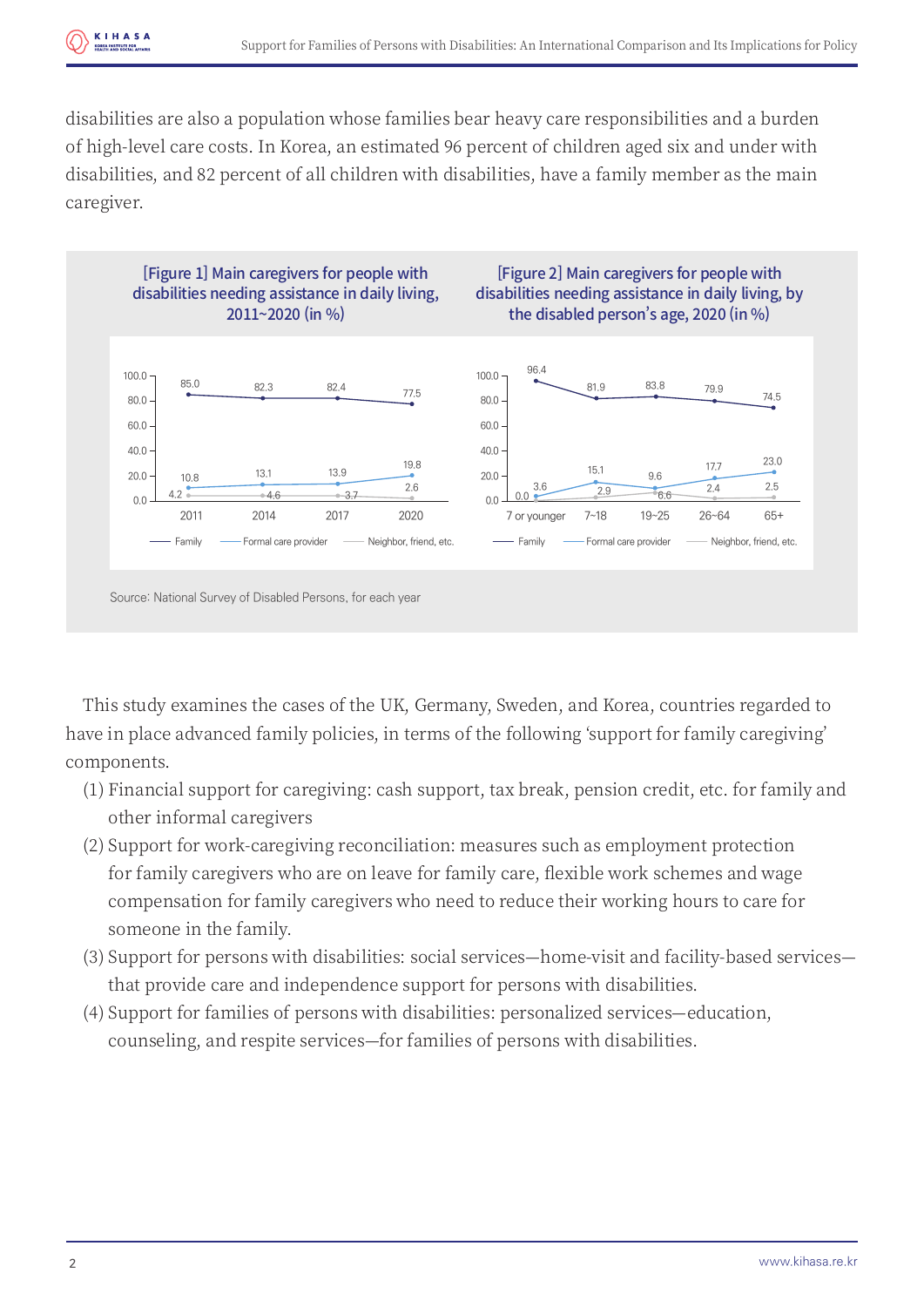

## 66 **Support for families with persons with disabilities in the UK, Germany, Sweden, and Korea**

The UK's Children Act (1989) mandates local authorities to provide various services for children with disabilities and their families. These services include those related to registration, provision of information regarding available services, and care needs assessment on the family caregiver as well as on the child with a disability. Family caregivers are entitled to request care needs assessment if they care for someone in the family at least 35 hours a week, pursuant to the Carers (Recognition and Services) Act 1995 and the Carers (Equal Opportunities) Act 2004.

In Germany, support for persons with disabilities is delivered through an "integrated system" where needs arising from disability are looked on as part of human diversity. "Integrated" here means support services for persons with disabilities are incorporated into the same social security system that also serves non-disabled persons. The German family policy entitles, in the same system, families of children with disabilities and families of non-disabled children alike to support services. Diversity here implies diversity in provisions and regulations concerning needs and situations that may arise as a consequence specifically of disability.

Sweden represents the epitome of the child-friendly, family-friendly welfare model that the Nordic countries have as a defining characteristic. It is where social support for women's labor force participation has been at its most proactive in Europe. The Swedish family policy is universal social assistance in nature. To what extent public care services are provided for how long and to whom depends on the outcome of individual needs assessment administered as stipulated in the Social Services Act. Also, the "Act Concerning Support and Service for Persons with Certain Functional Impairments", implemented in 1994 with the aim of bringing changes to the living conditions of persons with severe disabilities, has been instrumental to guaranteeing an adequate standard of living for persons with disabilities and their families.

In Korea, the concept of "healthy family" began gaining wide application in the 2000s. In the process, Korea's universal family policies and defamilization policies accentuated the government's role in support for family caregiving. The Framework Act on Healthy Families and the Equal Employment Opportunity and Work-Family Balance Assistance Act mark as two important milestones along this course. The Framework Act on Healthy Families, the first legal mechanism in Korea to regard the family as a realm needing state intervention, has served as a legal basis for broadening the government's effort to develop and implement services aimed at helping individuals develop, maintain, and improve their family life. The Equal Employment Opportunity and Work-Family Balance Assistance Act is the legal framework in which various policy measures have been created to help people better reconcile work and family life, including childcare leave, a reduced work schedule (during the child care period), and family caregiving leave.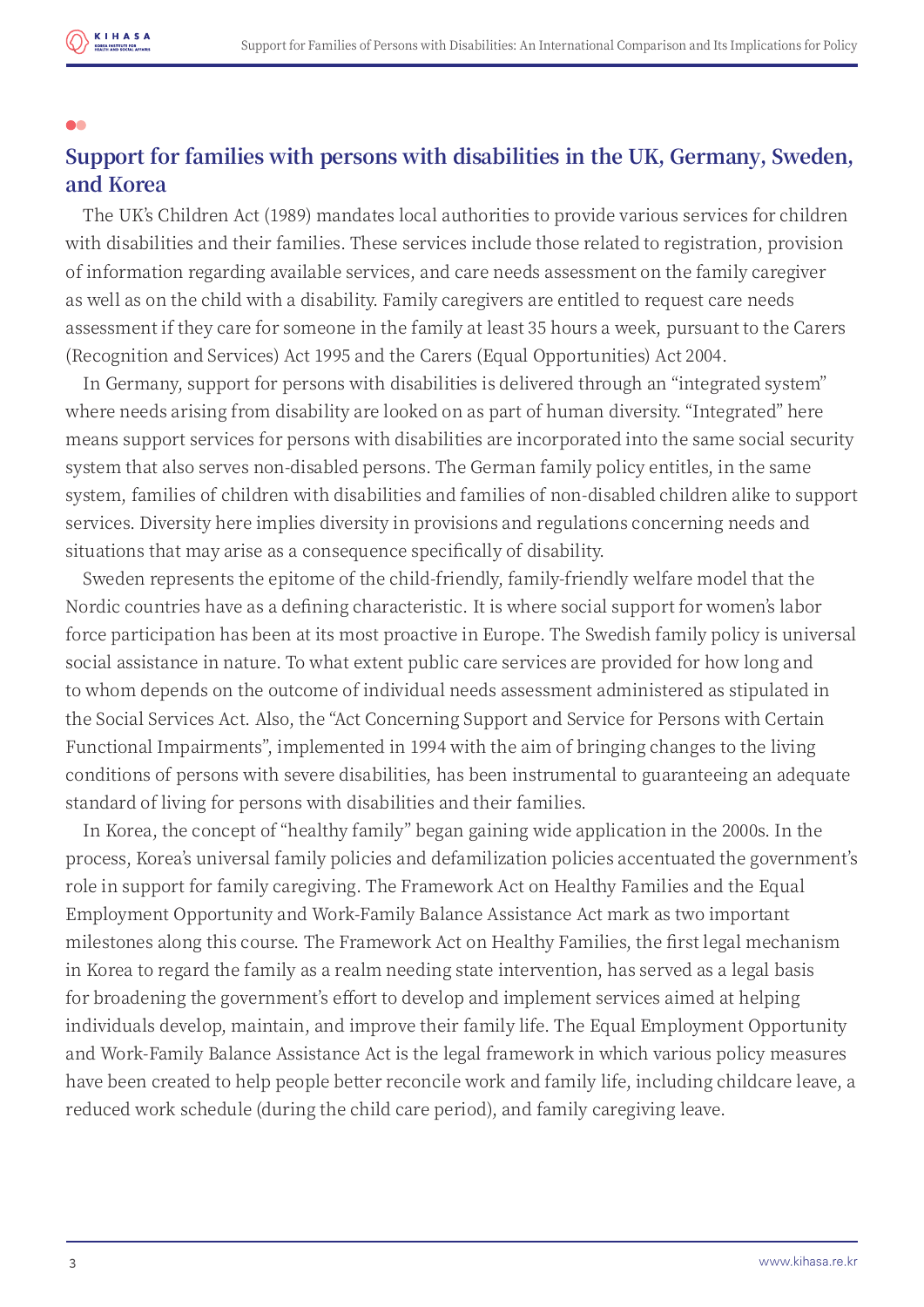## **[Economic support for family caregiving]**

Varying though family support policies are in many respects across countries, there are components that are commonly found in them, including child allowance paid in social compensation for child care (mostly universal in nature), tax break, and a pension entitlement that covers the period during which one has left work because of family caregiving responsibilities. It is usually the case that economic support for family caregiving for a disabled child continues for a certain period time even after the child passes the age at which a non-disabled child is considered no longer eligible for support.

In the UK, benefits are paid in compensation for the extra costs arising from a disability of certain severity, regardless of family income level. The UK also offers tax deductions on income and assets for family caregiving. Family carer's allowance is payable to those who put in 35 hours or more a week caring for a family member with a disability, in compensation for the forgone hours of work or education.

Under the integrated family policy in Germany, a parent of a child with a disability can receive parental allowance concurrently with child allowance. Parents can choose between child allowance or childcare tax deduction. For a parent of a child with a disability, the amount of parental allowance is 10-percent higher, and child allowance is payable even after the child turns 18.

In Sweden, parents of children with disabilities can claim, on top of the usual caregiving allowance, another allowance to cover extra costs arising from disability.

Korea's child allowance has no additional component specific to disability. In the case of home childcare allowance, the amount is higher for a child with a disability than for a non-disabled child, while the duration over which it is payable is a total of 86 months for both. Allowance for children with disabilities is paid to low-income families, pursuant to the Act on Persons with Disabilities. Also, there is a personal deduction in Korea that offers a favorable tax treatment to families with disabled members.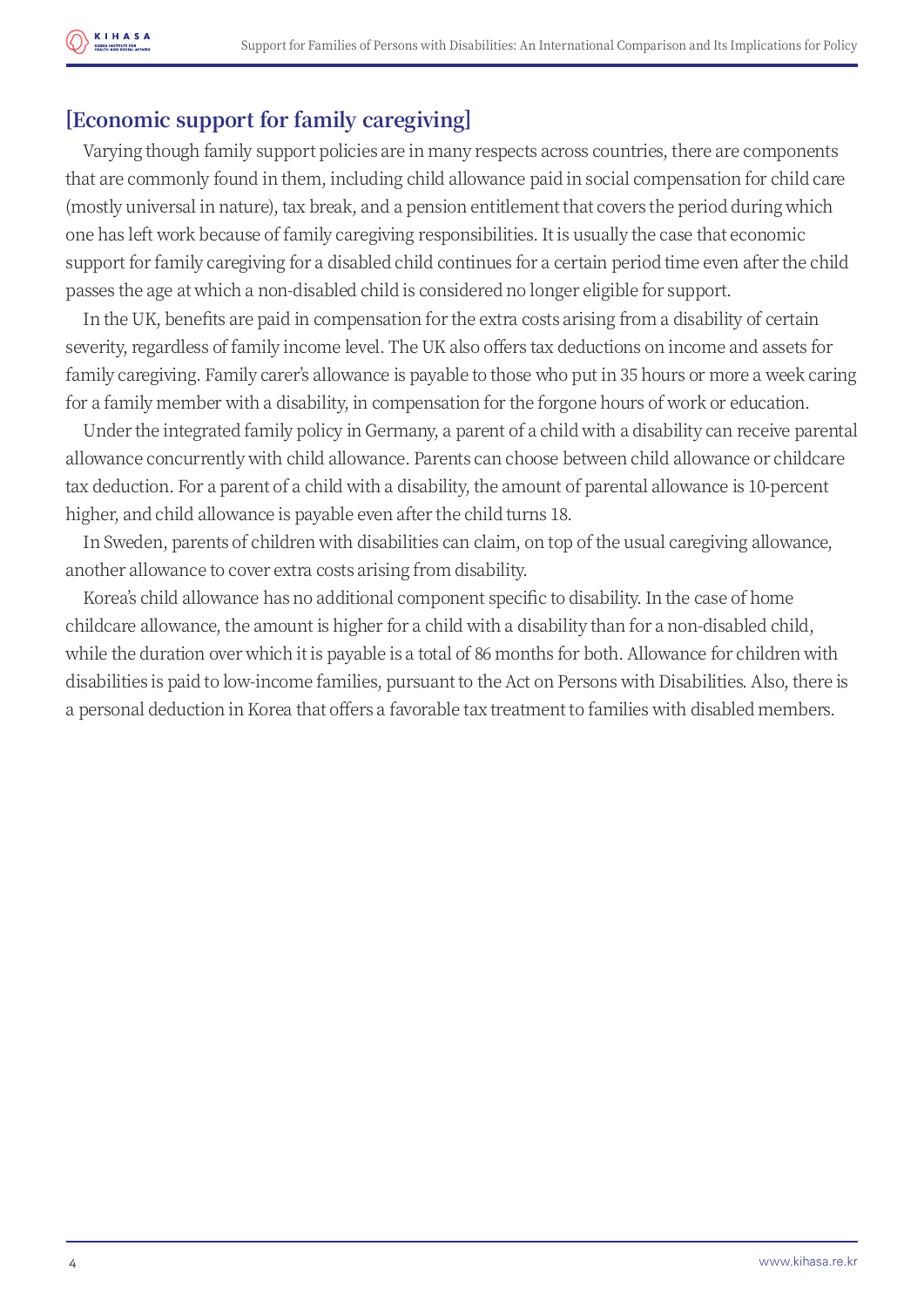

#### [Table 1] Economic support for caregiving in the UK, Germany, Sweden and Korea

|                                      | <b>UK</b>                                                                                                                                                                                                                                                                                                                                                                                                                              | Germany                                                                                                                                                                                                                                                                                                                               | <b>Sweden</b>                                                                                                                                                                                                                                                                                       | <b>Korea</b>                                                                                                                                                                                                                                                                                                                                                                                                                |
|--------------------------------------|----------------------------------------------------------------------------------------------------------------------------------------------------------------------------------------------------------------------------------------------------------------------------------------------------------------------------------------------------------------------------------------------------------------------------------------|---------------------------------------------------------------------------------------------------------------------------------------------------------------------------------------------------------------------------------------------------------------------------------------------------------------------------------------|-----------------------------------------------------------------------------------------------------------------------------------------------------------------------------------------------------------------------------------------------------------------------------------------------------|-----------------------------------------------------------------------------------------------------------------------------------------------------------------------------------------------------------------------------------------------------------------------------------------------------------------------------------------------------------------------------------------------------------------------------|
| General<br>childcare<br>component    | • Child allowance/ carer's<br>allowance<br>• Tax deduction: child tax<br>credit, etc.                                                                                                                                                                                                                                                                                                                                                  | • Parental allowance<br>-Parents can claim<br>payment for the first 14<br>months of the child's<br>life.<br>-Parents cannot work<br>more than 30 hours per<br>week while in receipt<br>of parental allowance<br>• Child allowance or<br>childcare tax deduction<br>-Until the child reaches<br>18.                                    | • Child allowance for<br>children aged 16 or<br>younger (eligibility can<br>be extended up to 20<br>years of age)<br>• Pension rights are<br>guaranteed for parents<br>in the first 4 years of<br>child care, with pension<br>contributions paid out<br>of public funds such as<br>child allowance. | • Child allowance<br>-Paid until before the<br>child turns 8<br>• Home childcare<br>allowance<br>-For a child with no<br>disability: KRW200,000<br>a month for the first 11<br>months; KRW150,000 a<br>month for the 12 th~23rd<br>months; KRW100,000 a<br>month for the 24th~86th<br>months<br>-For a child with a<br>disability: KRW200,000<br>for the first 35 months;<br>KRW100,000 a month for<br>the 36th~86th months |
| Disability-<br>specific<br>component | • Disability living<br>allowance<br>-Compensation for<br>extra costs arising from<br>disability<br>-Non-means-tested<br>• Tax deduction/<br>exemption on income<br>and assets (extra space<br>needed for a person with<br>disability<br>• Carer's allowance<br>-Eligibility requirements<br>for both the carer<br>(disability severity) and<br>the cared for (minimum<br>weekly caregiving hours)<br>-Pension credit for<br>caregivers | • Parental allowance is<br>increased by 10 percent<br>for parents of disabled<br>children younger than<br>14 years of age with<br>a disability grade of<br>GdB20 or higher.<br>· Support is provided<br>with no age limit, if the<br>child cannot support<br>on her own due to a<br>disability that occurred<br>before the age of 25. | • Allowance for a carer of<br>a disabled child<br>-Income-tested.<br>• Compensation for<br>additional costs due to<br>the child's disability<br>-Not income-tested.                                                                                                                                 | • Disabled child's<br>allowance<br>-Low-income families<br>of a child younger than<br>18 years of age with a<br>disability<br>• Personal tax deduction                                                                                                                                                                                                                                                                      |

Sources: 1) UK: GOV.UK. (2021). Disabled people-Benefits and financial help-DLA for children.

 https://www.gov.uk/disability-living-allowance-children/rates. GOV.UK. (2021). Disabled people-carers-allowance. https://www.gov.uk/carers-allowance GOV.UK. (2021). Disabled people-carers-credit. https://www.gov.uk/carers-credit Rimmerman. (2015). Family policy and disability. pp.22-27.

- 2) Germany: Bundesministerium für Familie, Senioren, Frauen und Jugend. (2021). Familienleistungen. https://familienportal.de/familienportal/familienleistungen
- 3) Sweden: Försäkringskassan. (2008). Family policy in Sweden 2008. Försäkringskassan. (2021). Additional cost allowance for children. https://www.forsakringskassan.se/english/disability/if-the-child-has-a-disability/additional-cost-allowance-for-children Försäkringskassan. (2021). Child carers allowance. https://www.forsakringskassan.se/english/disability/if-the-child-has-a-disability/child-carers-allowance Government Offices of Sweden. (2016). Social Insurance in Sweden.
- 4) Korea: National Assembly Budget Office. Taxation in the Republic of Kora 2021. Ministry of Health and Welfare. Guidebook on Child Allowance 2021. Ministry of Health and Welfare. Guidebook on Child Care Programs 2021.

Ministry of Health and Welfare. Guidebook on Disability Pension, Disability Allowance, and Disabled Children's Allowance 2021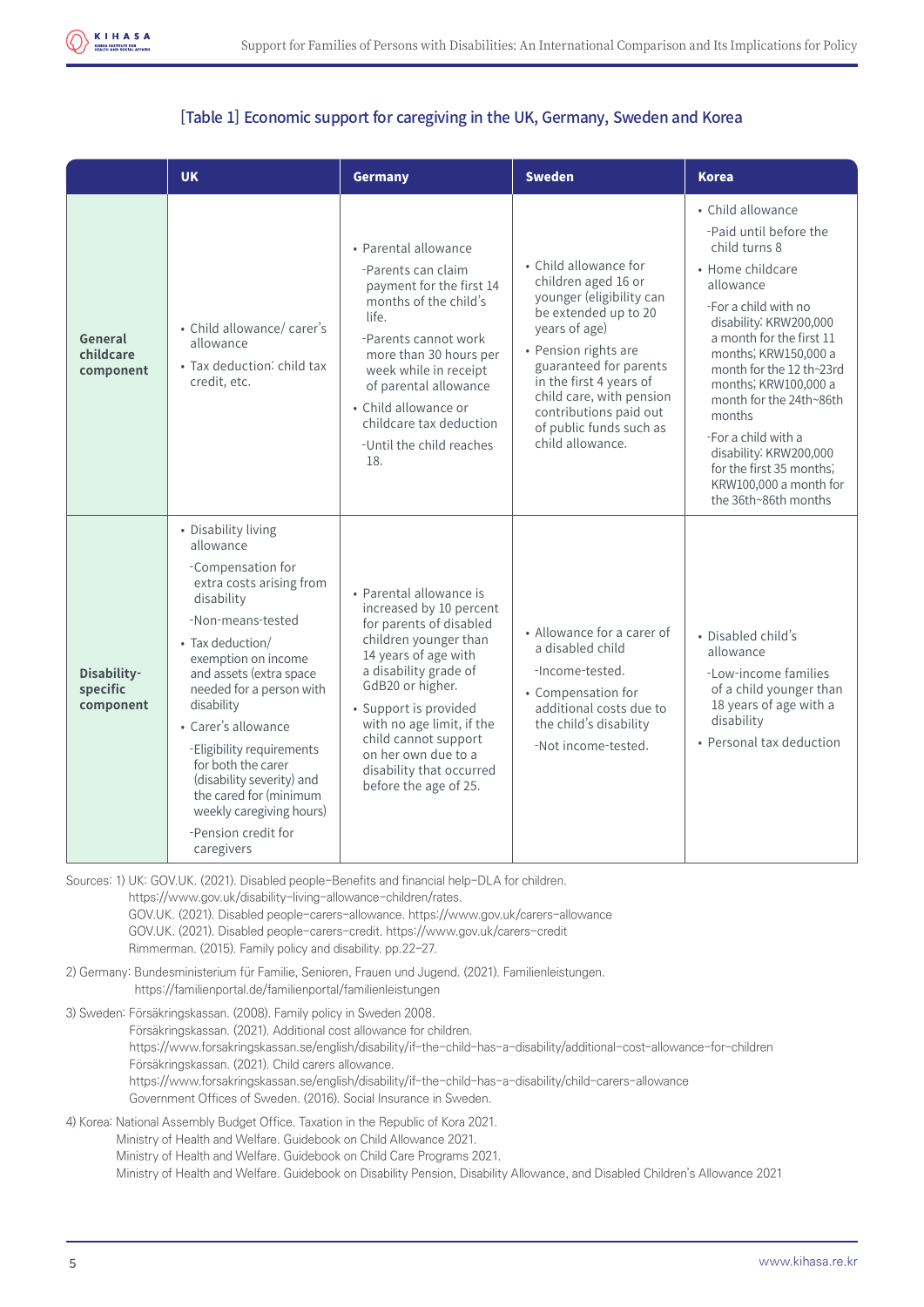## **[Support for the time spent on family caregiving]**

Support for the time spent on family caregiving is public assistance that comes mainly in two types. A family caregiver as an employee can claim for a period of time necessary to spend on family caregiving (and employment protection for this period) and the financial compensation for the time taken off work for that purpose. In the UK, an employee with a child 18 years of age or younger with a disability has the right to request the employer for flexible work hours.

Employees in Germany can request short-term leave or reduced work hours to care for a child with a disability or someone in the family in need of care. Parents of a child with a disability can claim, irrespective of the child's age, child care allowance and disability allowance from the German public pension system.

Under the Swedish law, parents of a child with a disability are entitled for child care leave and reduced work hours even until the child turns 21.

In comparison, in Korea, family caregiving leave, or absence granted from work for family care, as stipulated in the Equal Employment Opportunity and Work-Family Balance Assistance Act, does not come with any element related to caregiving for a child with a disability.

|                                                               | <b>UK</b>                                                                                                                                                                                    | Germany                                                                                                                                                                                                                                                                                                                                                                                                                                                                                                                                    | <b>Sweden</b>                                                                                                                                                                                                                                                                                                                                                                                                                                                                                                                                                                                                                                        | <b>Korea</b>                                                                                                                                                                                                                                                                                                                                                                                                                                                                                                                                                                                                     |
|---------------------------------------------------------------|----------------------------------------------------------------------------------------------------------------------------------------------------------------------------------------------|--------------------------------------------------------------------------------------------------------------------------------------------------------------------------------------------------------------------------------------------------------------------------------------------------------------------------------------------------------------------------------------------------------------------------------------------------------------------------------------------------------------------------------------------|------------------------------------------------------------------------------------------------------------------------------------------------------------------------------------------------------------------------------------------------------------------------------------------------------------------------------------------------------------------------------------------------------------------------------------------------------------------------------------------------------------------------------------------------------------------------------------------------------------------------------------------------------|------------------------------------------------------------------------------------------------------------------------------------------------------------------------------------------------------------------------------------------------------------------------------------------------------------------------------------------------------------------------------------------------------------------------------------------------------------------------------------------------------------------------------------------------------------------------------------------------------------------|
| Relevant<br>legal basis                                       | • Employment Act 2002                                                                                                                                                                        | • Gesetz über die<br>Pflegezeit                                                                                                                                                                                                                                                                                                                                                                                                                                                                                                            | • Parental Insurance Act                                                                                                                                                                                                                                                                                                                                                                                                                                                                                                                                                                                                                             | • Equal Employment<br>Opportunity and<br>Work-Family Balance<br>Assistance Act                                                                                                                                                                                                                                                                                                                                                                                                                                                                                                                                   |
| <b>Support for</b><br>time needed<br>for family<br>caregiving | • Employees<br>with parenting<br>responsibilities for a<br>child under 6 or a child<br>aged 18 or younger with<br>a disability are entitled<br>to apply for flexible<br>working hours/place. | • Short-term absence<br>from work<br>-Employees have the<br>right to take up to 10<br>working days off if the<br>situation is such that a<br>family member is need<br>of acute care, with<br>caregiving allowance<br>paid for the period).<br>-Unpaid family care<br>leave (up to six<br>months) is available for<br>workers at a firm with<br>15 employees or more.<br>-Workers at a firm with<br>25 or more employees,<br>when in need to<br>provide family care,<br>are entitled to have a<br>15-hour work week for<br>up to 24 months. | • A working parent can<br>have family caregiving<br>leave of up to 120 days<br>per year for a child with<br>a condition.<br>-For a child 11 years of<br>age or younger<br>-For a child with a<br>disability, the age limit<br>extends to 21.<br>• Parents of a disabled<br>child may take leave of<br>10 days per year.<br>• Right to reduced work<br>hours<br>- Working parents with a<br>child aged 8 or younger<br>have a right to reduce<br>their work hours by<br>25 percent, with a<br>correspond change in<br>wage.<br>- Parents of a child with<br>a disability are entitled<br>to have reduced work<br>hours until the child<br>becomes 21. | • Family care leave<br>-Employees with a<br>family member who<br>needs care can take<br>family care leave of up<br>to 90 days per year.<br>• Family care days off<br>• - Employees with a<br>family member who<br>needs care may take a<br>total of 10 days off per<br>year (20 days in certain<br>cases and 25 days for a<br>single parent).<br>• Reduced work hours<br>for family care<br>• - Employees can request<br>a reduced work hours<br>$(15 \text{ to } 30 \text{ hours a week})$<br>for family care purposes,<br>health care of their<br>own, for preparation<br>for retirement, or for<br>education. |

#### [Table 2] Support for time needed for family caregiving in the UK, Germany, Sweden, and Korea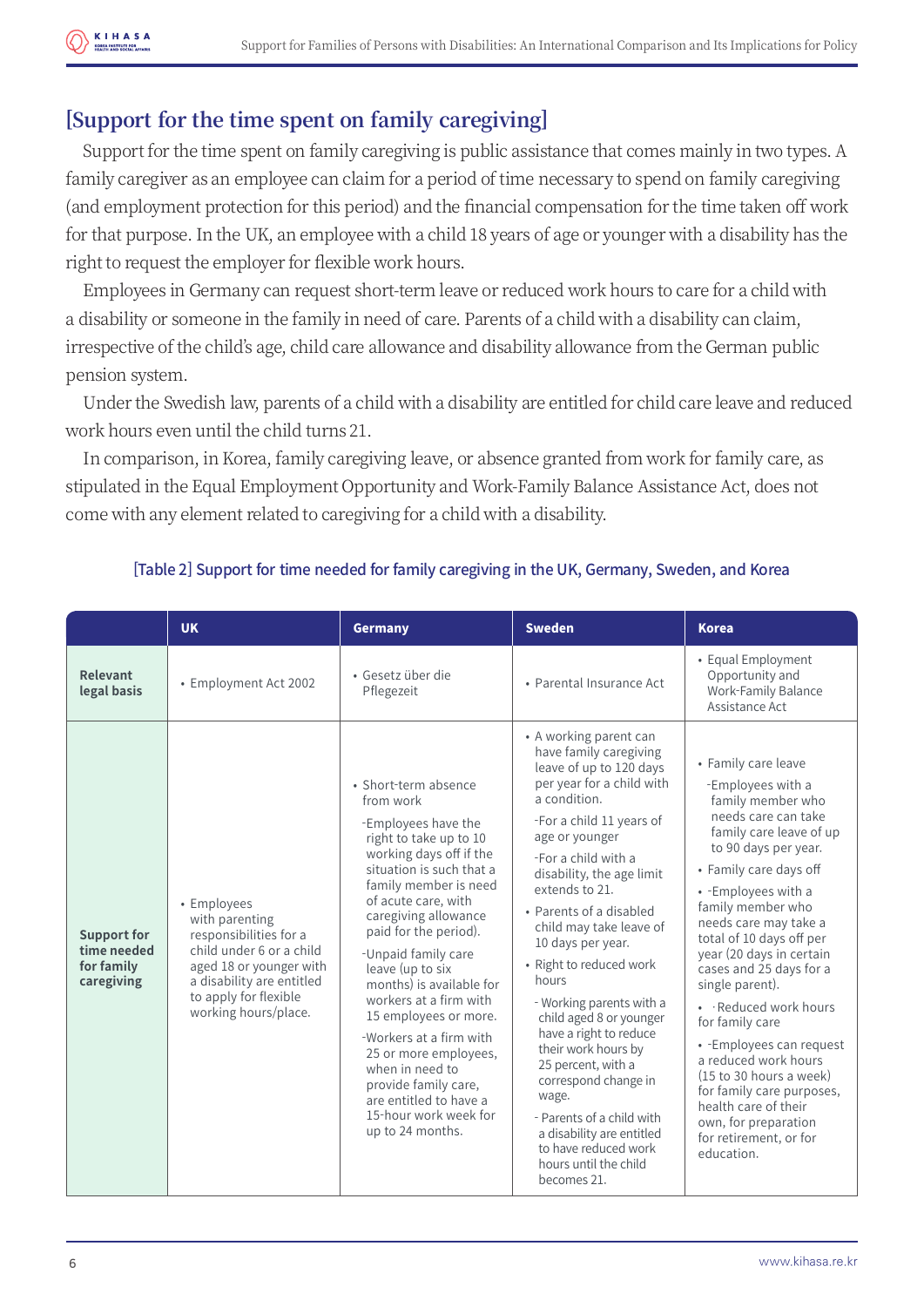Sources: 1) UK: Hall. (2002). Employment Act 2002 outlined.

https://www.eurofound.europa.eu/publications/article/2002/employment-act-2002-outlined

2) Germany: Bundesministerium für Arbeit und Soziales. (2021). Vereinbarkeit Pflege, Familie und Beruf. https://www.bmas.de/DE/Arbeit/Arbeitsrecht/Teilzeit-flexible-Arbeitszeit/pflege-und-beruf-vereinbaren.html

3) Sweden: Duvander. (2017). Miettinen, Engwell and Teittinen. (2013). Parent-carers of disabled children in Finland and Sweden: Socially excluded by labour of love? pp. 107-124.

4) Korea: Ministry of Employment and Labor (2019). Guidebook on Reduced Working Hours for Family Care, Individual Health, Reparation for Retirement, and Further Education; Ministry of Employment and Labor (2021). Project Work Handbook on Maternal Protection and Work- Family Balance

#### **[Support services for persons with disabilities]**

The system of support for persons with disabilities usually involves an initial needs assessment and a subsequent support planning. Such a needs assessment considers both the needs of a child with a disability and the needs of the child's family. Support then is delivered by the responsible local authorities by means of both public and private resources, to those assessed as eligible.

In the UK, children with disabilities have the right to get a needs assessment carried out by local social service authorities. The assessment is conducted from a holistic perspective, encompassing both the needs of both the child and the family. If the initial needs assessment finds a child with a disability eligible for support, decision will be made as to the specifics and means (via a personal budget, for example) of the support to be provided. In the UK system, children who are assessed as needing additional support in education can be provided with support through, after a further assessment, the Education, Health and Care Plan (EHC).

It is the characteristic of the German system that if anyone with a disability wishes to get support services, the individual or her family should first apply for the needed support. Upon such application, a case management office is assigned to conduct a needs assessment and identify the needs of the individual. The next step involves developing, based on the result of the assessment, an individualized "participation plan" for the disabled person. The benefit level is determined after a process of consultation and negotiation in planning dialogues held with the participation of the prospective beneficiary and the assigned provider agency.

The Swedish law stipulates that the responsibility lies with the state for providing care for persons with disabilities and older persons. Local social service authorities are responsible for carrying out comprehensive needs assessments on both a disabled person and her family and for providing services identified as needed for them, pursuant to the Social Services Act and the Act Concerning Support and Service for Persons with Certain Functional Impairments.

In Korea, support services are provided for persons with disabilities based on the result of a comprehensive needs assessment survey carried out of registered people with disabilities. Different categories of service needs get identified in the process, and information is provided to the disabled individuals on existing services that would fit their needs. Registered disabled persons are provided with support services to the extent corresponding to their eligibility levels.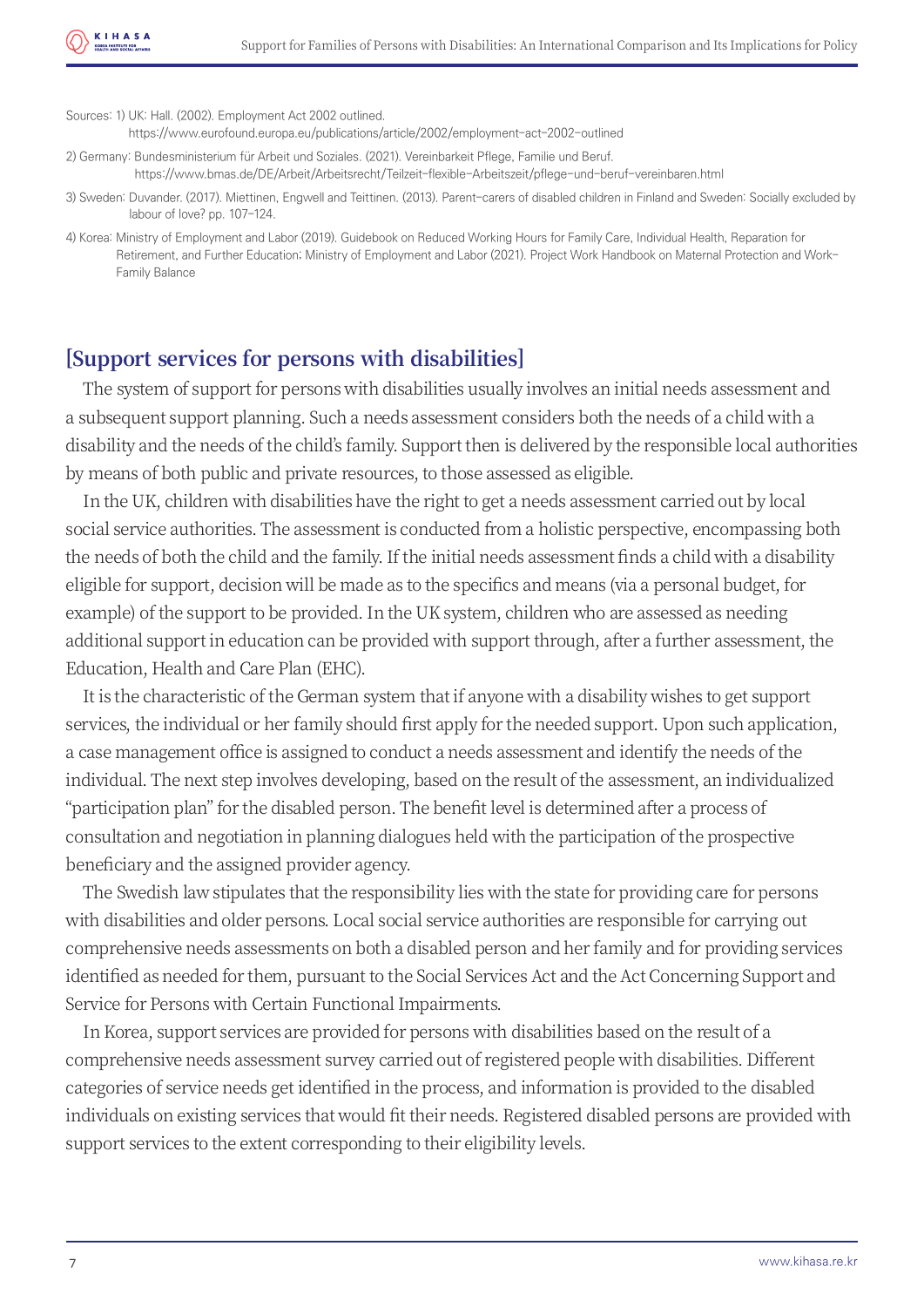

#### [Table 3] Assessment of service needs among persons (children) with disabilities in the UK, Germany, Sweden, and Korea

|                                       | <b>UK</b>                                                                                                                                                                                                                                                                  | Germany                                                                                                                                                                                               | <b>Sweden</b>                                                                                                                                                                                                                                                                                                                                                                                                            | <b>Korea</b>                                                                                                                                                                                                                                                                                                                                                                                                                                                                                                                                                          |
|---------------------------------------|----------------------------------------------------------------------------------------------------------------------------------------------------------------------------------------------------------------------------------------------------------------------------|-------------------------------------------------------------------------------------------------------------------------------------------------------------------------------------------------------|--------------------------------------------------------------------------------------------------------------------------------------------------------------------------------------------------------------------------------------------------------------------------------------------------------------------------------------------------------------------------------------------------------------------------|-----------------------------------------------------------------------------------------------------------------------------------------------------------------------------------------------------------------------------------------------------------------------------------------------------------------------------------------------------------------------------------------------------------------------------------------------------------------------------------------------------------------------------------------------------------------------|
| <b>Needs</b><br>assessment<br>systems | • Parents of disabled<br>children have the right<br>to request a needs<br>assessment carried out<br>by local social service<br>authorities.<br>• Children with special<br>education needs are<br>subject to a further<br>needs assessment<br>connected to the EHC<br>Plan. | • The Federal<br>Participation Law (2016)<br>has shaped a systematic<br>support process<br>with comprehensive<br>needs assessments<br>undertaken on child<br>with disabilities and<br>their families. | • Local authorities<br>are responsible for<br>implementing social<br>services, including<br>support for persons<br>with disabilities.<br>-Children with<br>disabilities and their<br>families are provided<br>with support based on<br>comprehensive needs<br>assessments, pursuant<br>to the Social Services<br>Act and the Act<br><b>Concerning Support</b><br>and Service for<br>Persons with Certain<br>Impairments. | • Needs assessments are<br>carried out on persons<br>with disabilities upon<br>their registration.<br>-Information is given on<br>available services.<br>-Upon registration,<br>one can apply for<br>disability-related<br>deductions and<br>disabled person's<br>license plate.<br>• For newly registered<br>persons with<br>disabilities, the needs<br>assessment survey<br>can be used as a point<br>of access to mobility<br>support services.<br>-Also, one can choose<br>services one needs<br>from those listed on<br>the social benefits<br>application form. |

Sources: 1) UK: HM Government. (2018). Working Together to Safeguard Children guidance.

 https://assets.publishing.service.gov.uk/government/uploads/system/uploads/attachment\_data/file/942454/Working\_together\_to\_s afeguard\_children\_inter\_agency\_guidance.pdf

2) Germany: Bundesarbeitsgemeinschaft für Rehabilitation e. V. (BAR) (2021) Reha-Prozess. https://www.bar-frankfurt.de/themen/reha-prozess.html

3) Sweden: Lindqvist and Lamichhane. (2019). Disability policies in Japan and Sweden: A comparative perspective. pp. 1-14.

4) Korea: Ministry of Health and Welfare (2021). Guidebook on Welfare Programs for Persons with Disabilities (I) (2021).

### **[Services for families of persons with disabilities]**

Support for families of persons with disabilities comes largely in two types: support for persons with disabilities intended for reducing the burden families have in caregiving and support that is for family caregivers.

In the UK, the 2014 Care Act gives all carers a right to ask local authorities for an assessment of their needs and receive support according to the results of the needs assessment. The UK system offers personal budget and direct payment schemes, with the focus placed on keeping the users directly involved.

In Germany, family policy gives families of children with disabilities a right to apply for support services, while needs and circumstances that are unique to disability are eligible for support from a separate system of services intended for persons with disabilities. The component of "care benefits" includes services intended to allow family carers to have time to take a rest (day/night care services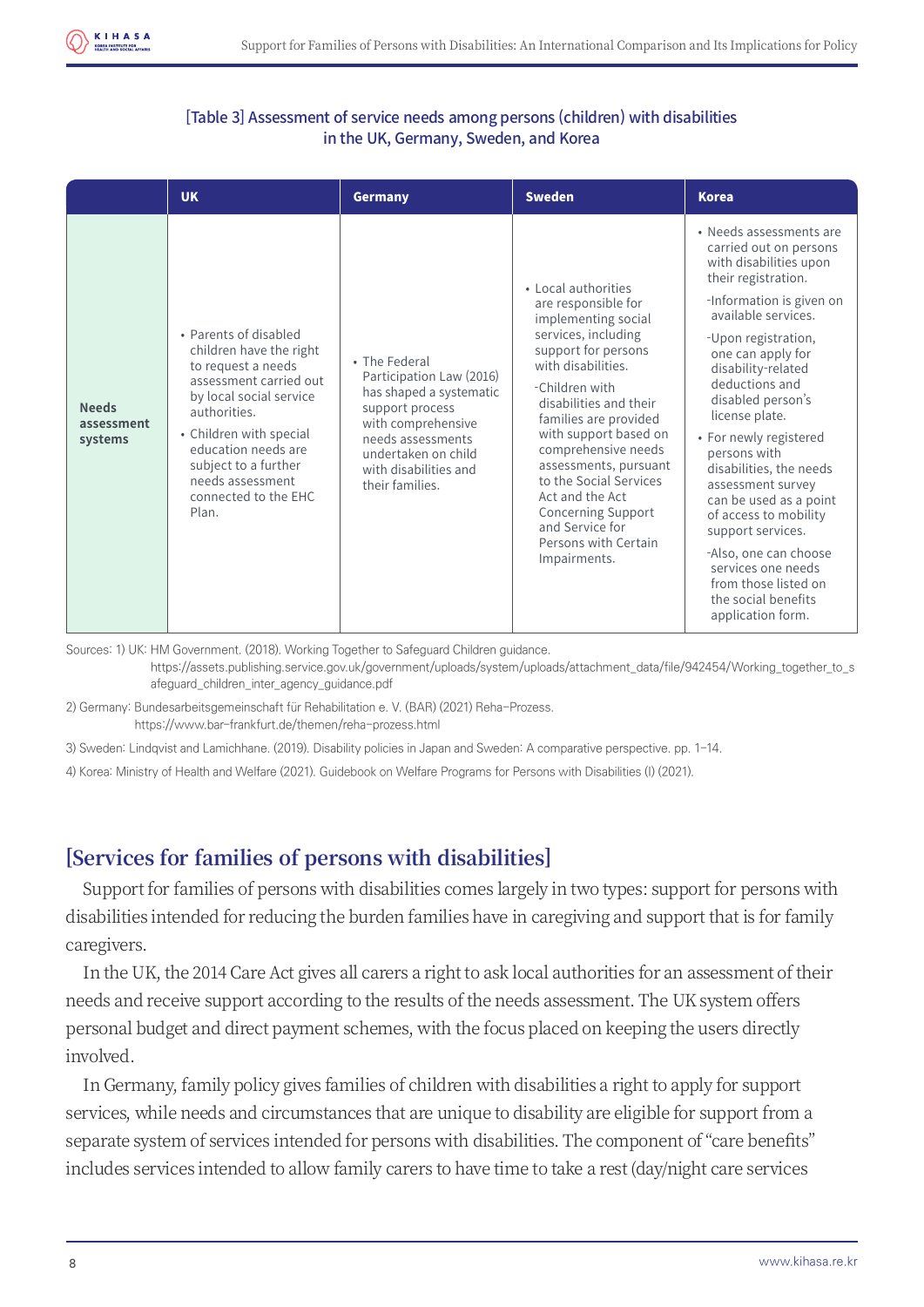provided in semi-residential facilities and other services provided during the time when the family is away).

Sweden's Social Services Act and the Act Concerning Support and Service for Persons with Certain Functional Impairments together have set up services that are responsive to the needs of family caregivers for support. In the Social Services Act in particular, the focus is placed on support for family caregivers, with such services as "in-home relief" and "short-term stay away outside the home" stipulated.

 Korea has a diverse range of support programs for families of persons with disabilities—care services to supplement family caregiving, support for family caregivers so that they have time for themselves, consultation and education programs for family caregivers. However, the eligibility for these programs depends considerably on such conditions as the age of the disabled person, the type of disability he has, and the family's income level.

|                            | <b>UK</b>                                                                                                                                                                                                                                                                                                                                                                                                                                          | <b>Germany</b>                                                                                                                                                                                                                                                                                                                                                                                                                                                                                                                                                                                                                                                                                                     | <b>Sweden</b>                                                                                                                                                                                                                                                                                                                                                                                                                                                                                                                                           | <b>Korea</b>                                                                                                                                                                                                                                                                                                                                                                                                                                                                                                                       |
|----------------------------|----------------------------------------------------------------------------------------------------------------------------------------------------------------------------------------------------------------------------------------------------------------------------------------------------------------------------------------------------------------------------------------------------------------------------------------------------|--------------------------------------------------------------------------------------------------------------------------------------------------------------------------------------------------------------------------------------------------------------------------------------------------------------------------------------------------------------------------------------------------------------------------------------------------------------------------------------------------------------------------------------------------------------------------------------------------------------------------------------------------------------------------------------------------------------------|---------------------------------------------------------------------------------------------------------------------------------------------------------------------------------------------------------------------------------------------------------------------------------------------------------------------------------------------------------------------------------------------------------------------------------------------------------------------------------------------------------------------------------------------------------|------------------------------------------------------------------------------------------------------------------------------------------------------------------------------------------------------------------------------------------------------------------------------------------------------------------------------------------------------------------------------------------------------------------------------------------------------------------------------------------------------------------------------------|
| <b>Support</b><br>services | <support children<br="" for="">with disabilities with the<br/>needs of their families<br/>taken into account&gt;<br/>• Provision of increased<br/>leisure opportunities<br/>for children with<br/>disabilities<br/>• Community-based day<br/>center placement<br/>• Economic support for<br/>home adaptations<br/><support family<br="" for="">caregivers&gt;<br/>• Short-term respite<br/>services<br/>• Information services</support></support> | <support children<br="" for="">with disabilities with the<br/>needs of their families<br/>taken into account&gt;<br/>• Day/night care at a<br/>semi-residential facility<br/>• Temporary care while<br/>in the absence of the<br/>family caregiver (up to 6<br/>weeks)<br/>• Short-term care (access<br/>to assisted-living<br/>facilities)<br/>• Relief care (care<br/>allowance)<br/>• Economic support for<br/>the purchase of in-<br/>home care equipment<br/><support family<br="" for="">caregivers&gt;<br/>• Housework support<br/>• Medical rehabilitation<br/>for parents of children<br/>with disabilities<br/>• Companion services<br/>• Economic support for<br/>family attendants</support></support> | <support children<br="" for="">with disabilities with the<br/>needs of their families<br/>taken into account&gt;<br/>• Companion services<br/>• Short-term stay away<br/>from home<br/>• 24-hour in-home<br/>assistance (short-term<br/>live-in assistance)<br/><support family<br="" for="">caregivers&gt;<br/>• Companion services<br/>• In-home respite service<br/>• Stay-in-touch services<br/>for emotional support<br/>and information<br/>provision<br/>• Home care services<br/>(companion service,<br/><math>etc.</math>)</support></support> | <support children<br="" for="">with disabilities with the<br/>needs of their families<br/>taken into account&gt;<br/>• Care services in<br/>supplement of family<br/>caregiving<br/><support family<br="" for="">caregivers&gt;<br/>• Consultation for<br/>parents of children<br/>with developmental<br/>disabilities<br/>• Respite support for<br/>families of children<br/>with developmental<br/>disabilities<br/>• Education programs<br/>for parents of children<br/>with developmental<br/>disabilities</support></support> |

#### [Table 4] Support services intended for families of persons with disabilities

Resources: 1) UK: Contact. (2019). Service and support from your local authority.

 https://contact.org.uk/wp-content/uploads/2021/03/Services-and-support-from-your-local-authority.pdf Contact. (2021). Information & advice. https://contact.org.uk/help-for-families/information-advice-services

2) Germany: Betanet (beta Institut gemeinnützige GmbH). (2021). Begleitperson. https://www.betanet.de/begleitperson.html Betanet(beta Institut gemeinnützige GmbH). (2021). Haushaltshilfe. https://www.betanet.de/haushaltshilfe.html Betanet(beta Institut gemeinnützige GmbH). (2021). Medizinische Rehabilitation für Mütter und Väter. https://www.betanet.de/ medizinische-rehabilitation-fuer-muetter-und-vaeter.html